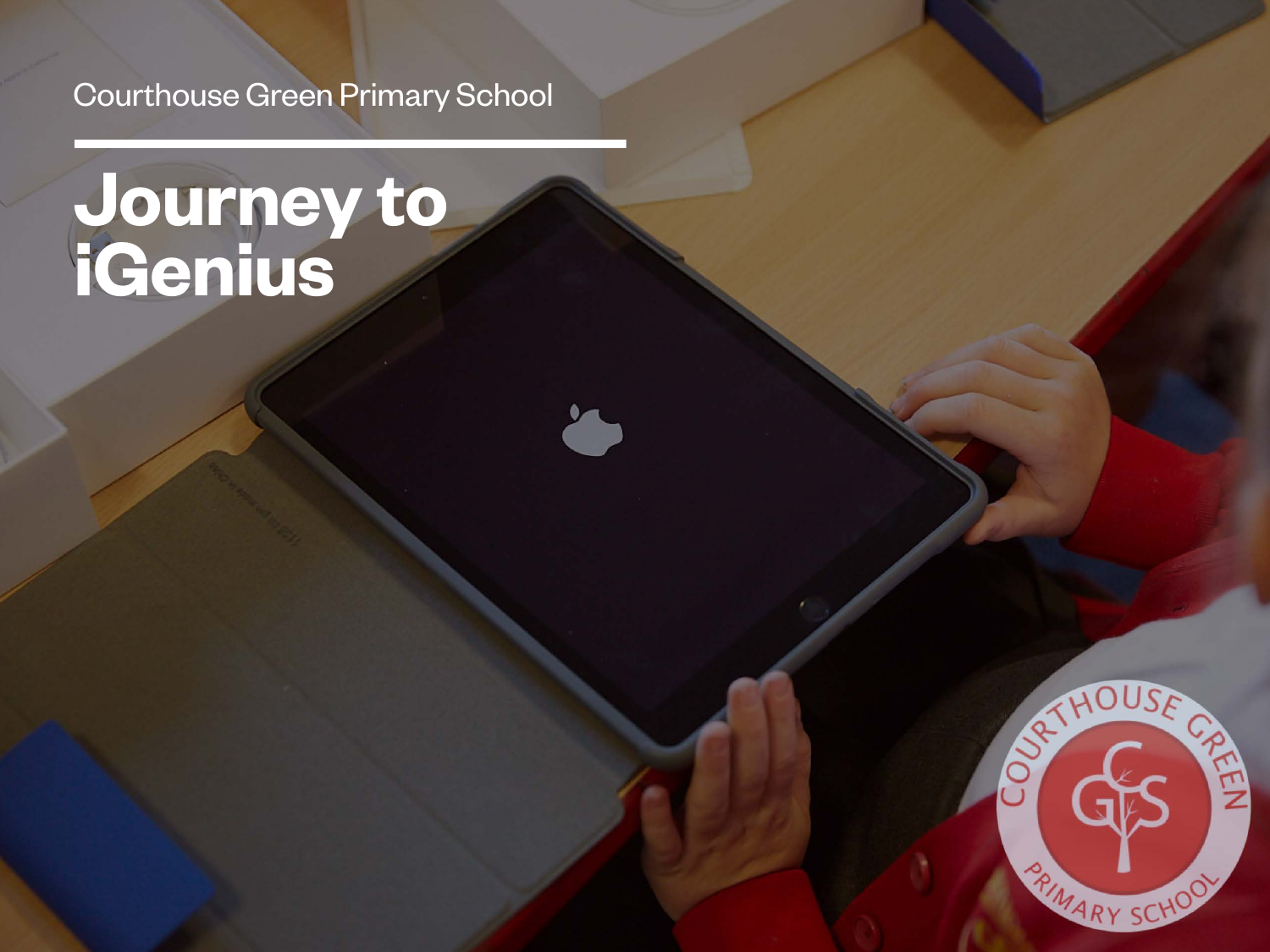

### **What is iGenius?**

iGenius is a role that is awarded to pupils who demonstrate a great knowledge and understanding of different apps on the iPad. Everyone will have the opportunity to earn 4 awards: bronze, silver, gold and platinum. Each award has iPad skills and tasks to complete before pupils can receive the award. Once you have earned all four, pupils can apply for the role of iGenius!

### Why do you want to be an iGenius?

As an iGenius at Courthouse Green, you will have an iGenius iPad backing to put in your iPad case and an iGenius badge. It is a role which demonstrates responsibility and collaboration: iGeniuses will be expected to support their classmates and teachers with the use of the apps, and share their creative and innovative ideas in order to inspire others.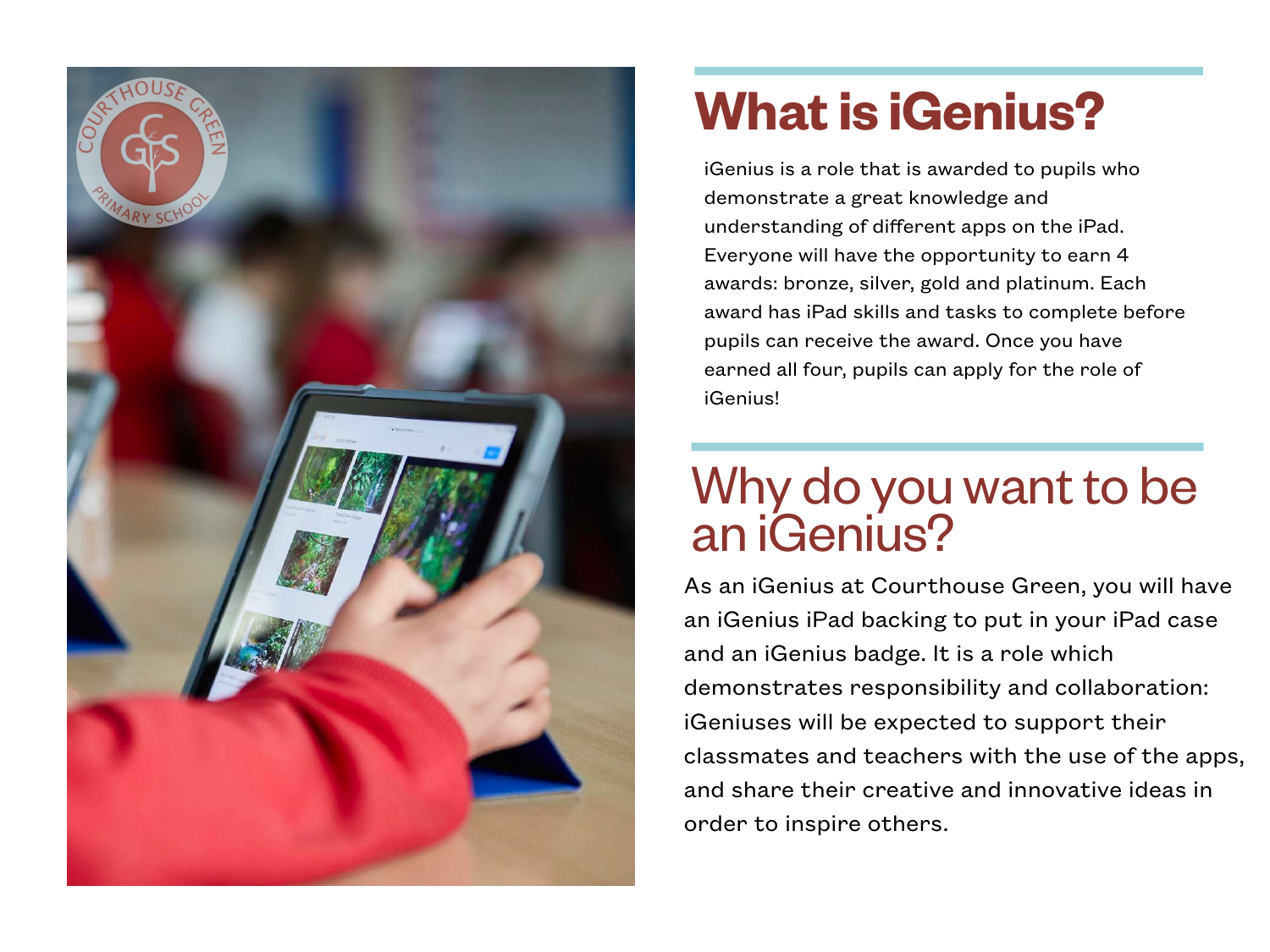

### **How can I get bronze?**

To earn bronze, I can have a teacher help me to use Keynote, iMovie, Clips and Pages. With support, I can find these different apps and open them, and start to create documents, record videos and draw.

I can save my files with help, naming my file clearly and saving it in the correct place, so that I can find it again. I can also show that I know how to find my files again or any of the other digital content I have saved.

In coding, I will be able to understand and write simple algorithms and test them.

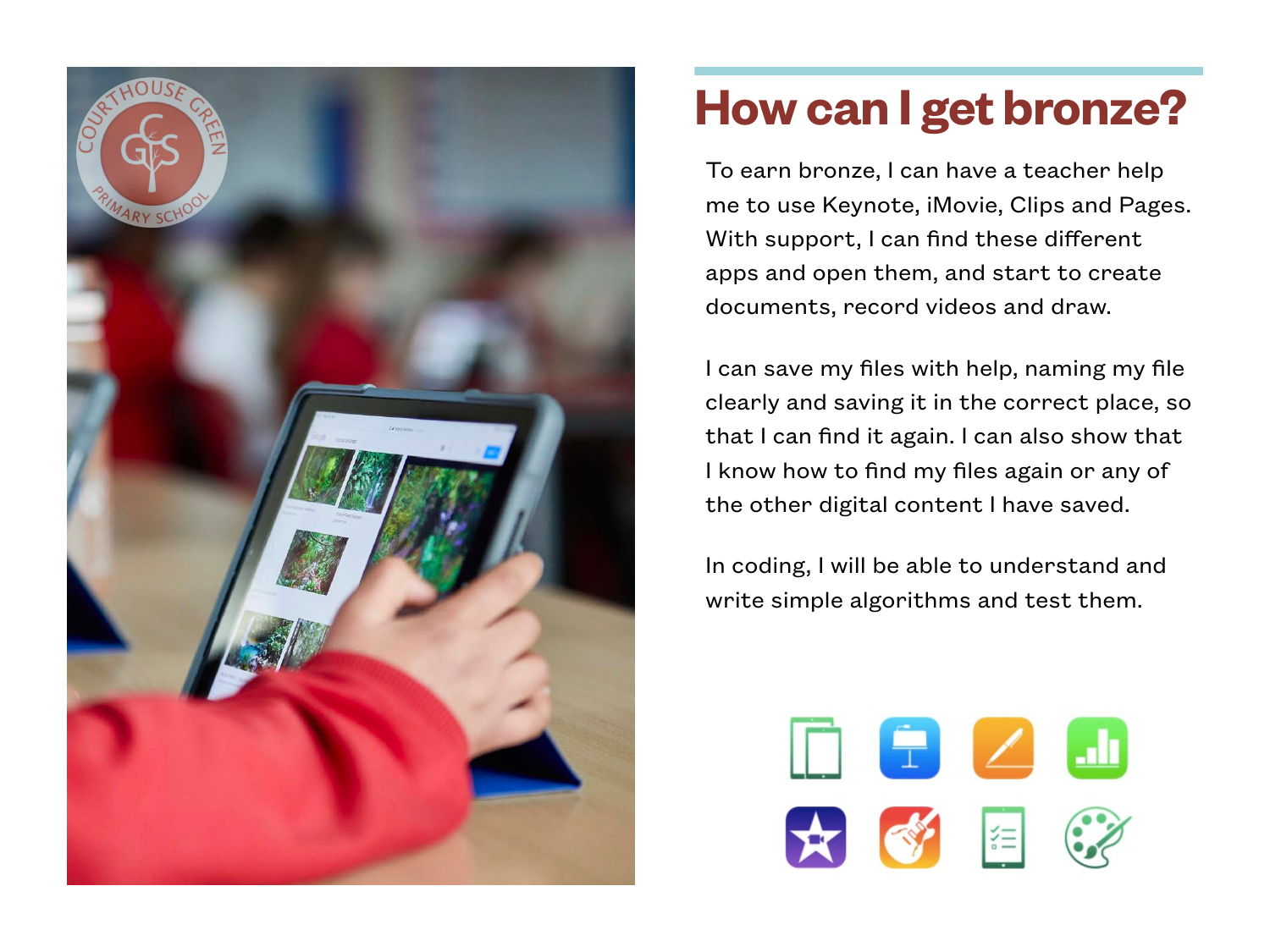### **Keynote: Bronze**

- Be able to open a new keynote and select a theme template.
- Be able to change the background image/colour.
- Be able to add in a new slide.
- Be able to add a shape, picture and text box onto a slide.

#### **iMovie:**

- Be able to create a new movie using pictures from camera roll.
- Be able to add voice recordings, soundtracks and sound effects.
- Be able to export the movie to your camera roll.

#### **Pages:**

- Be able to create a new document.
- Be able to add in a text box.
- Be able to change text size.
- Be able to add in another piece of media into the document.

#### **Clips:**

- Be able to record a video.
- Be able to edit that video using text and filters.
- Be able to export the video to your camera roll.



• Be able to locate a file, rename, share and save the file to the correct place. For Section 1, 2 and 3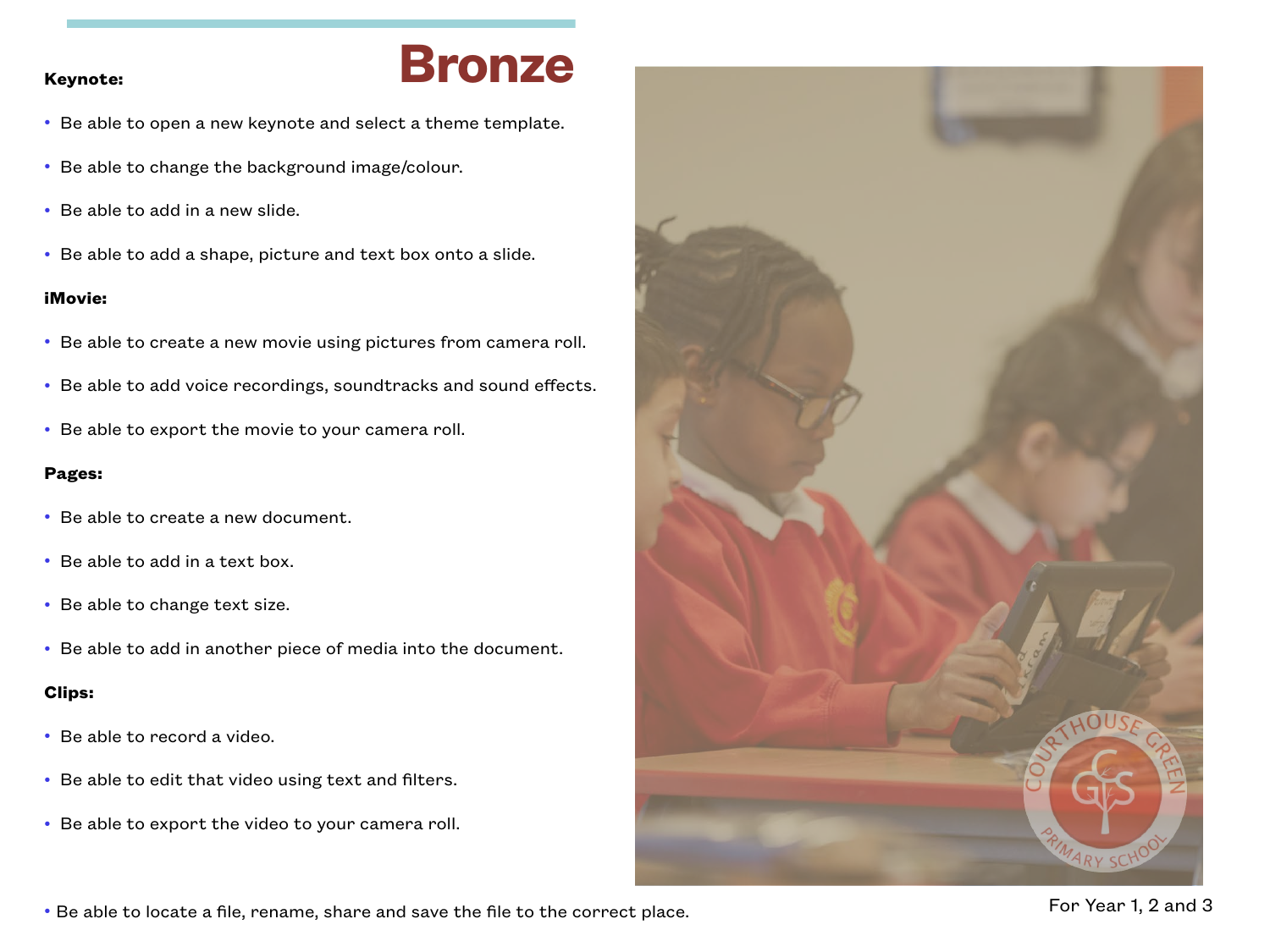

### **How can I get silver?**

To earn silver, I can do all the skills in bronze, with less teacher support. Within the four core apps, I can begin to edit and change different digital content, for example cropping and resizing an image, changing font colour etc.

I can save my files independently, naming my file clearly and saving it in the correct place, and knowing how to share it to other places. Also, I will start to think about the organisation of my work, for example, when creating a presentation, thinking about the structure of it with an opening slide, information and a conclusion.

In coding, I will begin to use algorithms to program, use logical reasoning to debug programs, and I can start to make predictions about the behaviour of programs before running them.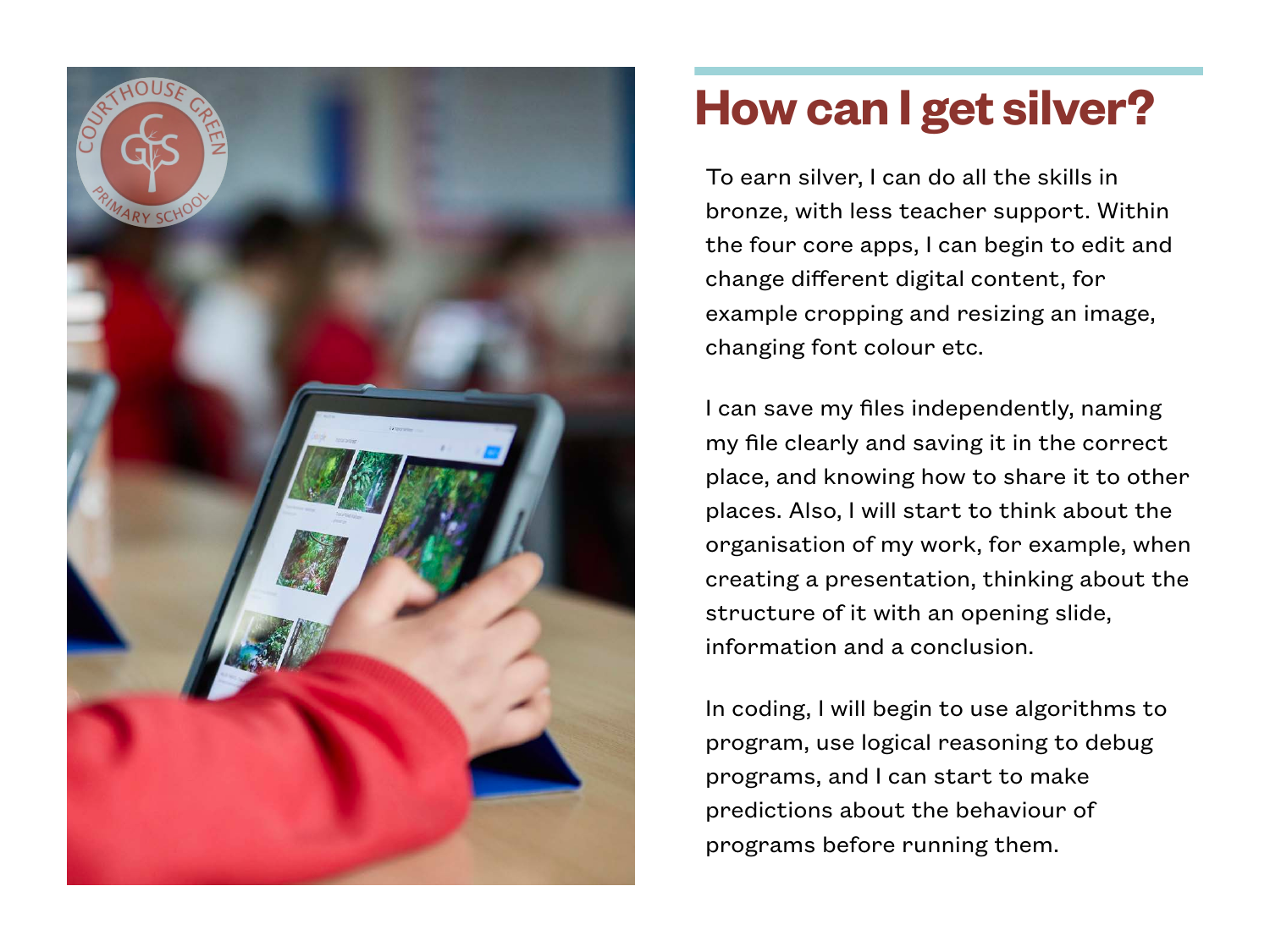### Keynote:<br>
Keynote: **Silver**

- Be able to add in different types of media (photos, videos, voice notes) to your slide.
- Be able to animate the media and text with build ins, actions and build outs.
- Be able to create a theme using the same fonts and colours throughout the presentation.

#### iMovie:

- Be able to create a trailer using the pre-made themes on iMovie and photos/videos from your camera roll.
- Be able to export the trailer to your camera roll.

#### Pages:

- Be able to use a pre-made template to create a piece of work.
- Be able to edit that template with photos from your camera roll, shapes and text.

#### Clips:

• Create a short video using videos recorded on clips and media from your camera roll.

Be able to create folders in files, rename, organise and arrange the folders in files. Be able to airdrop a file, photo or piece of work to your adult.

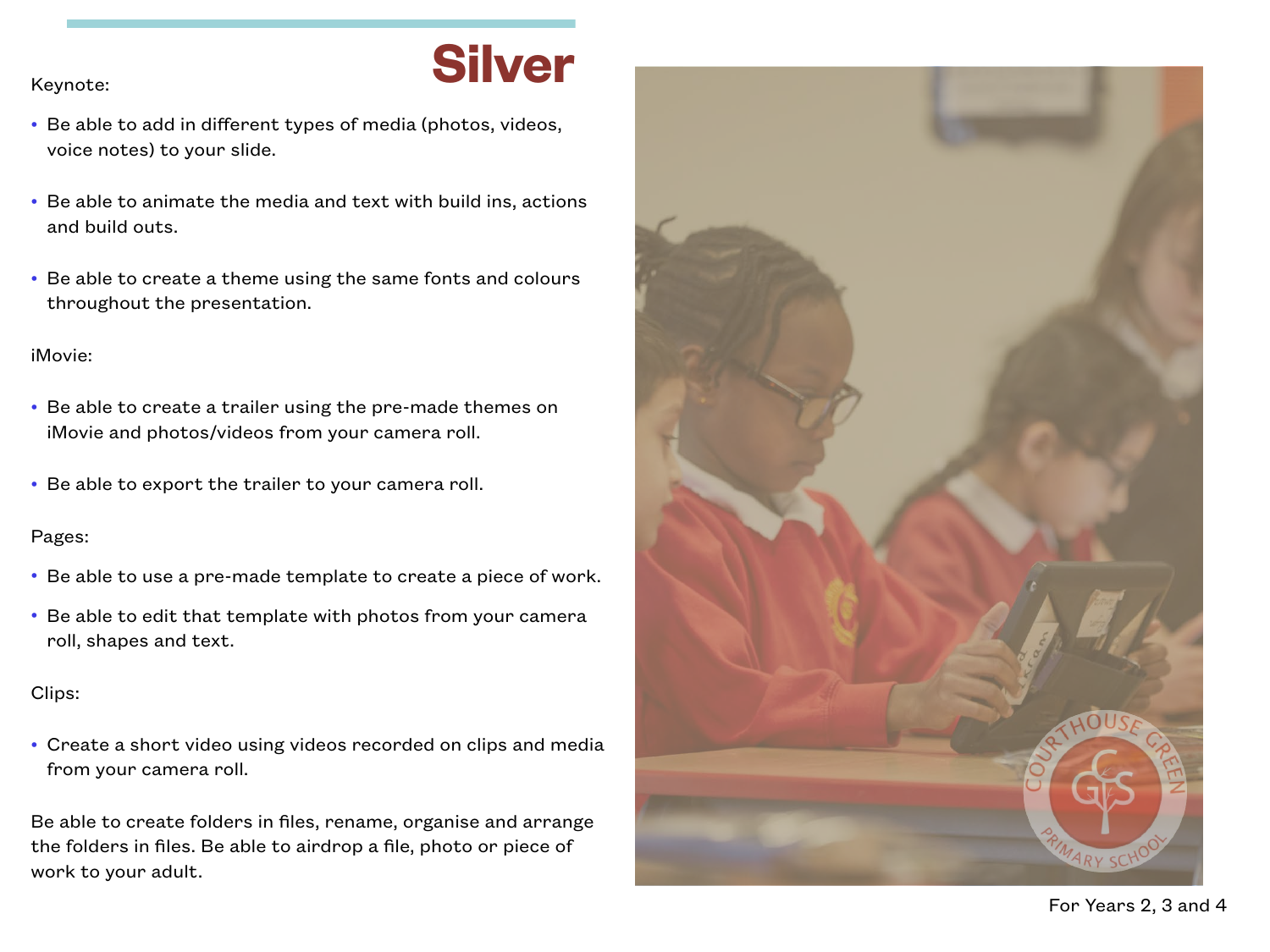

### **How can I get gold?**

To earn gold, I can do all the skills in silver independently. I can decide which apps are the most effective to accomplish a task, thinking carefully about the capabilities of the app and the purpose of the task.

I can design and create content in the core apps, adding pictures and animations and changing layouts to suit the work. I will take on feedback and be able to edit my work, using various effects.

I can use search engines to support my learning, scanning QR codes or using links to find extra resources. Within these searches, I know how to effectively find information, for example, short phrases, no punctuation.

In coding, I will be able to confidently debug programs to refine and edit them. I can design and creat programs that include repetition and include a physical action.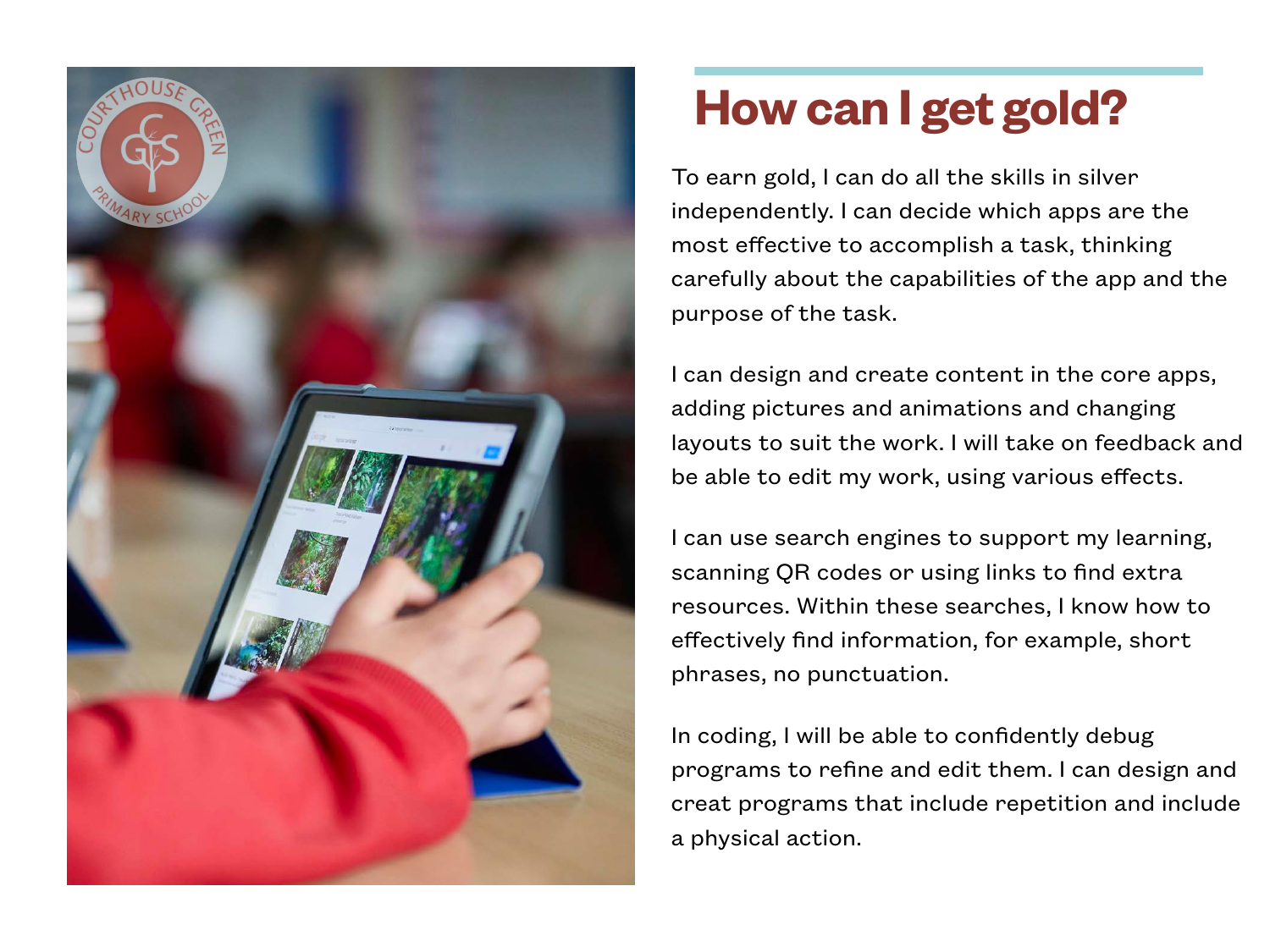### Keynote & Pages:<br> **Gold**

To be able to use the previous skills, and:

- With teacher support, think about the audience and purpose of a piece of work (eg. Which colours/fonts would suit this purpose, what text features would suit, which animations would be most effective)
- Express a love of learning by clearly explaining the subject knowledge they have gained
- Present work with pride, choosing appropriate layouts
- Use instant alpha (Keynote), select and mask

iMovie:

- Using Movie, create a video using photos and videos from your camera roll.
- Be able to cut down the length of videos and photos in iMovie.
- Add a suitable theme and transitions to support your video.
- Be able to add in a soundtrack and sound effects to support your video.
- Be able to add in a title and text into the iMovie.

Clips:

- Be able to trim, cut, duplicate and add effects to media in clips.
- Add soundtracks to your video.
- Use stickers that support your video. The example of the stickers that support your video. The example of the stickers  $3, 4, 5$  and  $6$

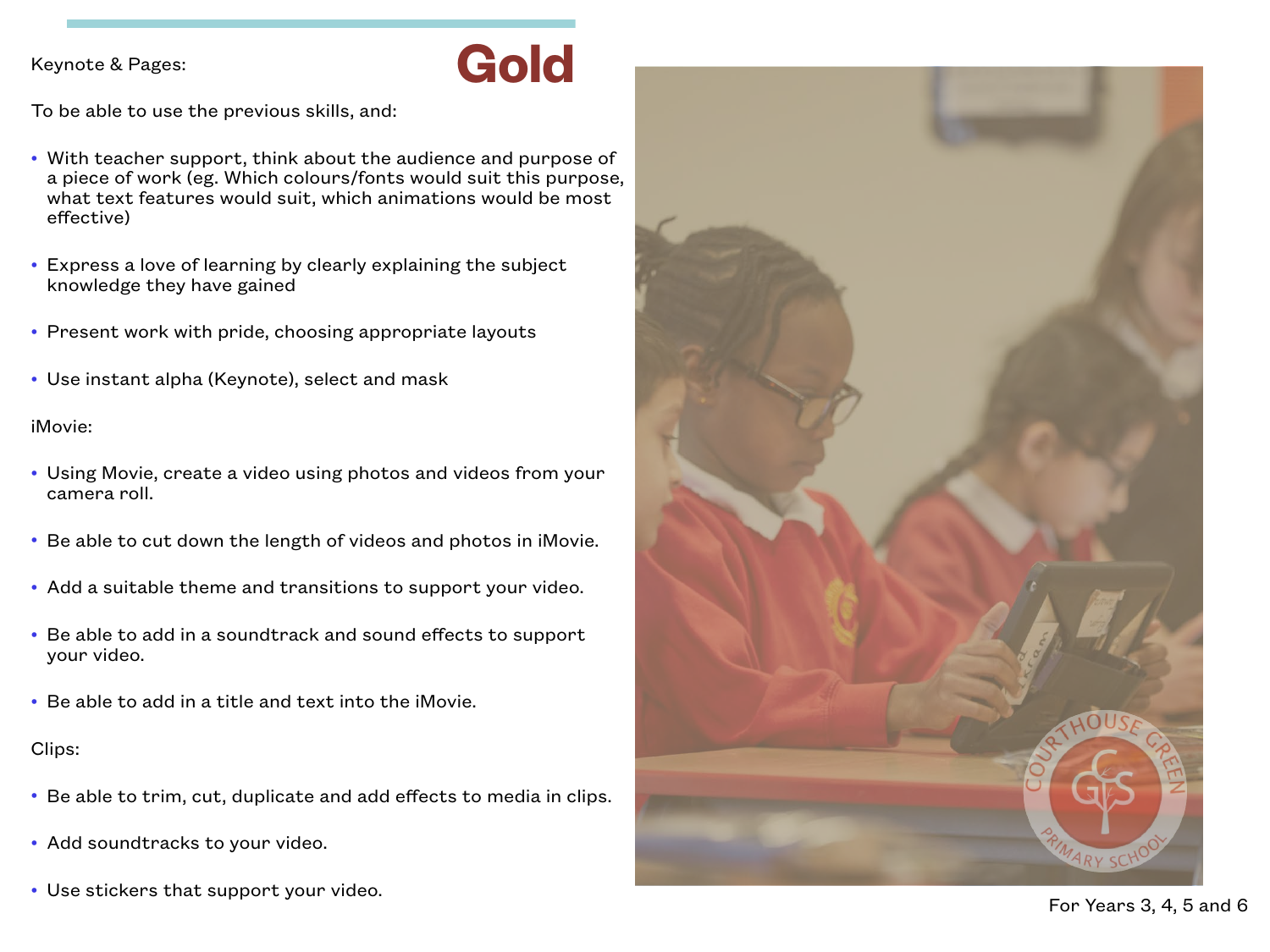

### **How can I get platinum?**

To earn platinum, I can do all the skills in gold independently. I can select and combine various digital softwares to create a piece of media to demonstrate my learning.

When presenting my work, I am thinking carefully about the audience and purpose of my piece. I can describe the choices I make in my creations, so why I have chosen the backgrounds, fonts and animations I have. I am able to think about which app best suits my purpose, and I will show a good understand of how to present my work, either using my speaking skills or typing skills accurately.

In coding, I can explain how algorithms work and be able to correct errors. I will be able to solve problems by putting them into smaller parts, and creating separate programs to do other things. I can work with variables, adding size, speed and other effects that will change the object in the program.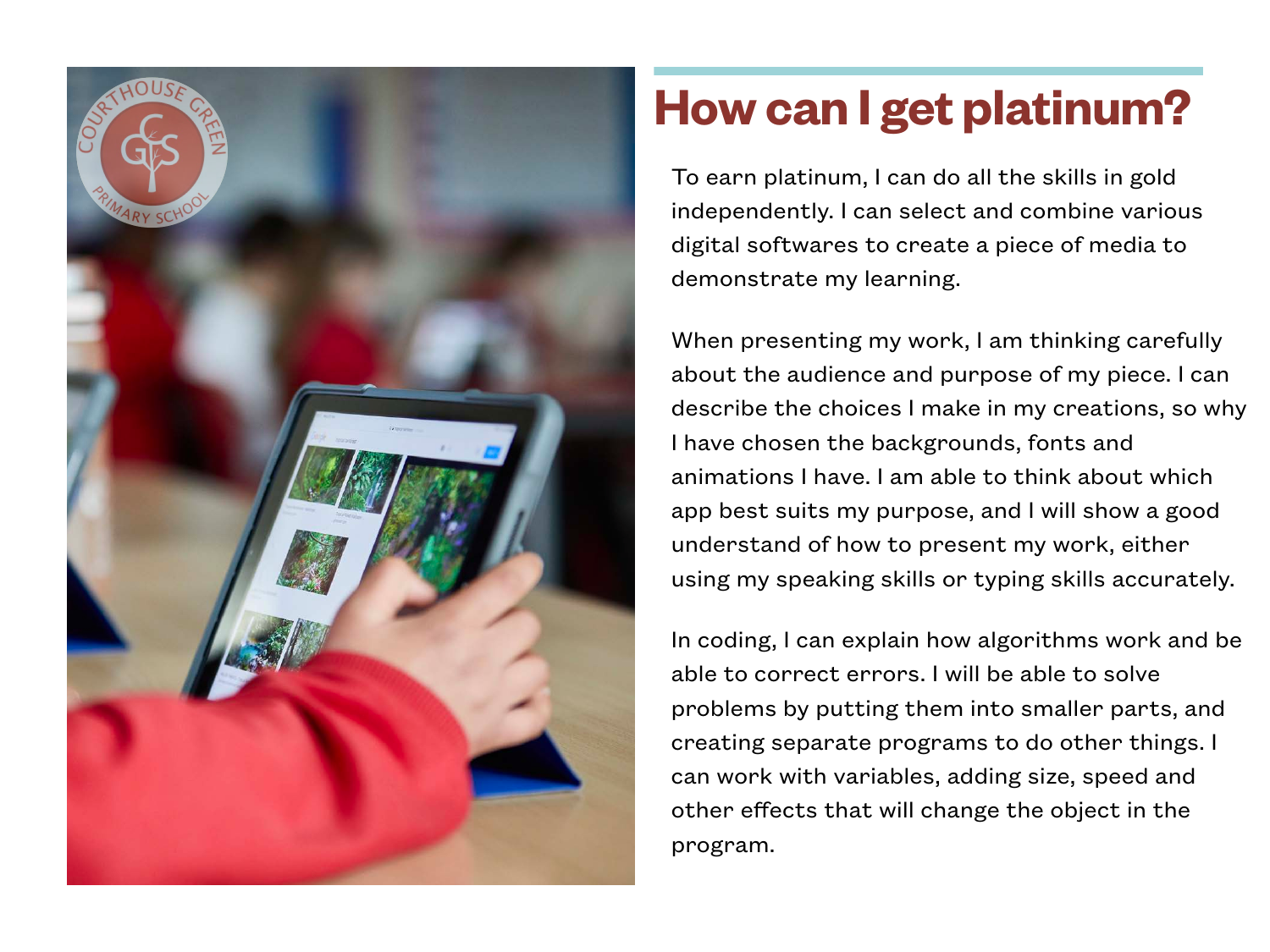# **Platinum**

Keynote:

To be able to use the previous skills, and:

- Show awareness of audience and purpose of a piece of work independently, giving reasons for design choices made
- Demonstrate a love of learning by clearly explaining the subject knowledge they have gained, in a particular style which is sustained throughout (eg. Creating an old fashioned diary with old style writing but putting emojis in the text)
- Present work with pride, choosing appropriate layouts, setting out work clearly and consistently
- Be able to use instant alpha and select and mask confidently to create engaging media.
- Be able to use animations to support my presentation.
- Use keynote to create media to use in other apps, such as iMovie and Keynote.
- Work on a collaborative document with a member of staff or another pupil in your class.
- Be able to edit a master slide to support your own presentation.



For Year 5 and 6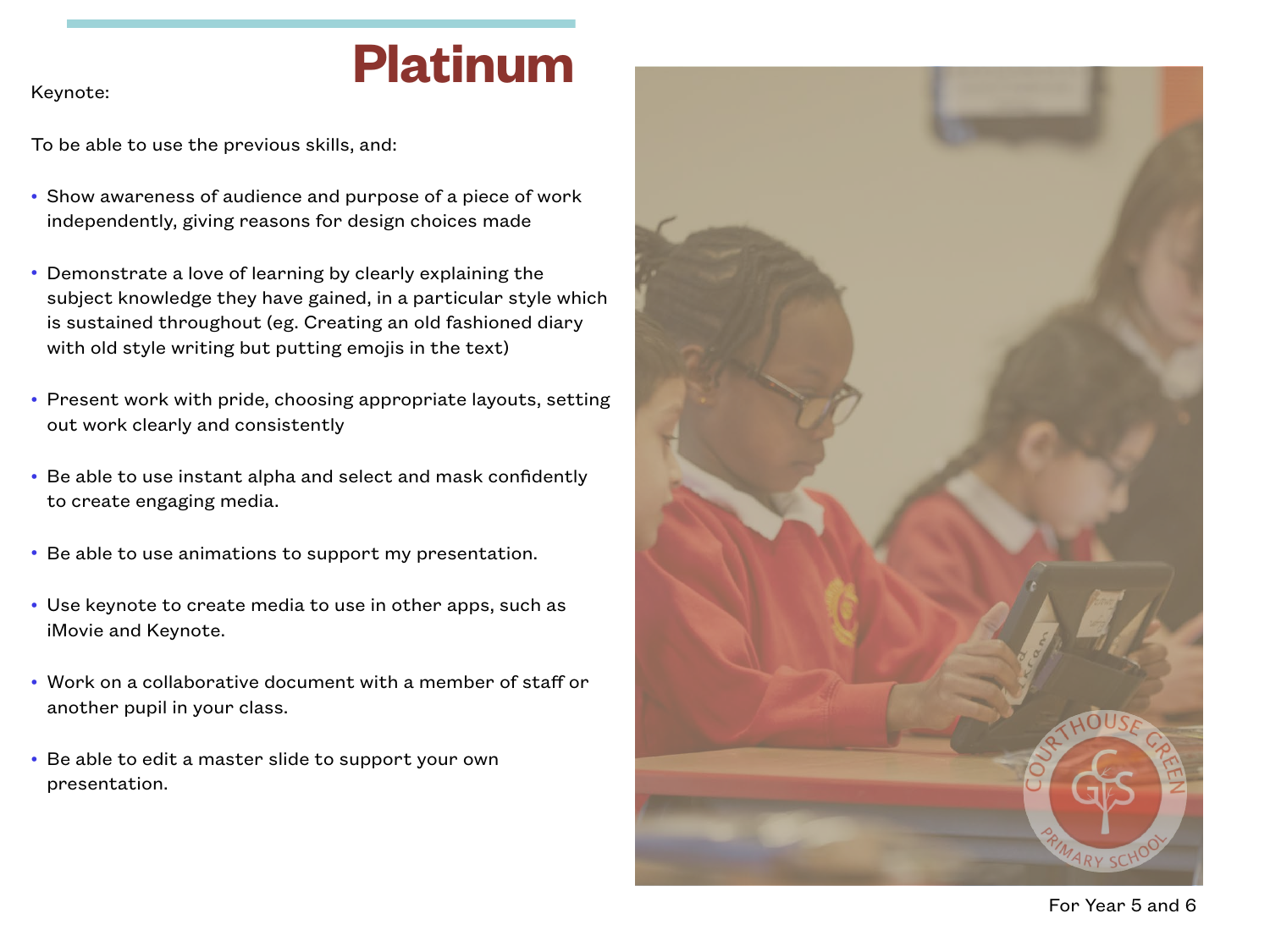## **Platinum**

- Be able to use different video angles to enhance the quality of video.
- Use B-Roll in videos to be able to add greater depth to videos.
- Use multiple sounds, speeds and titles during your movie.
- Add in media from other iPad apps, such as clips and keynote, to enhance your movie.

### Clips:

- Create posters, add text and stickers to give more information around the video.
- Create smaller clips to build up in iMovie to create a whole piece of media.

### Pages:

- Work on a collaborative document with either a teacher or another pupil in your class.
- Use pages to create a piece of media or document to be used in another app.
- Use pages as a teleprompter to support with video recording.